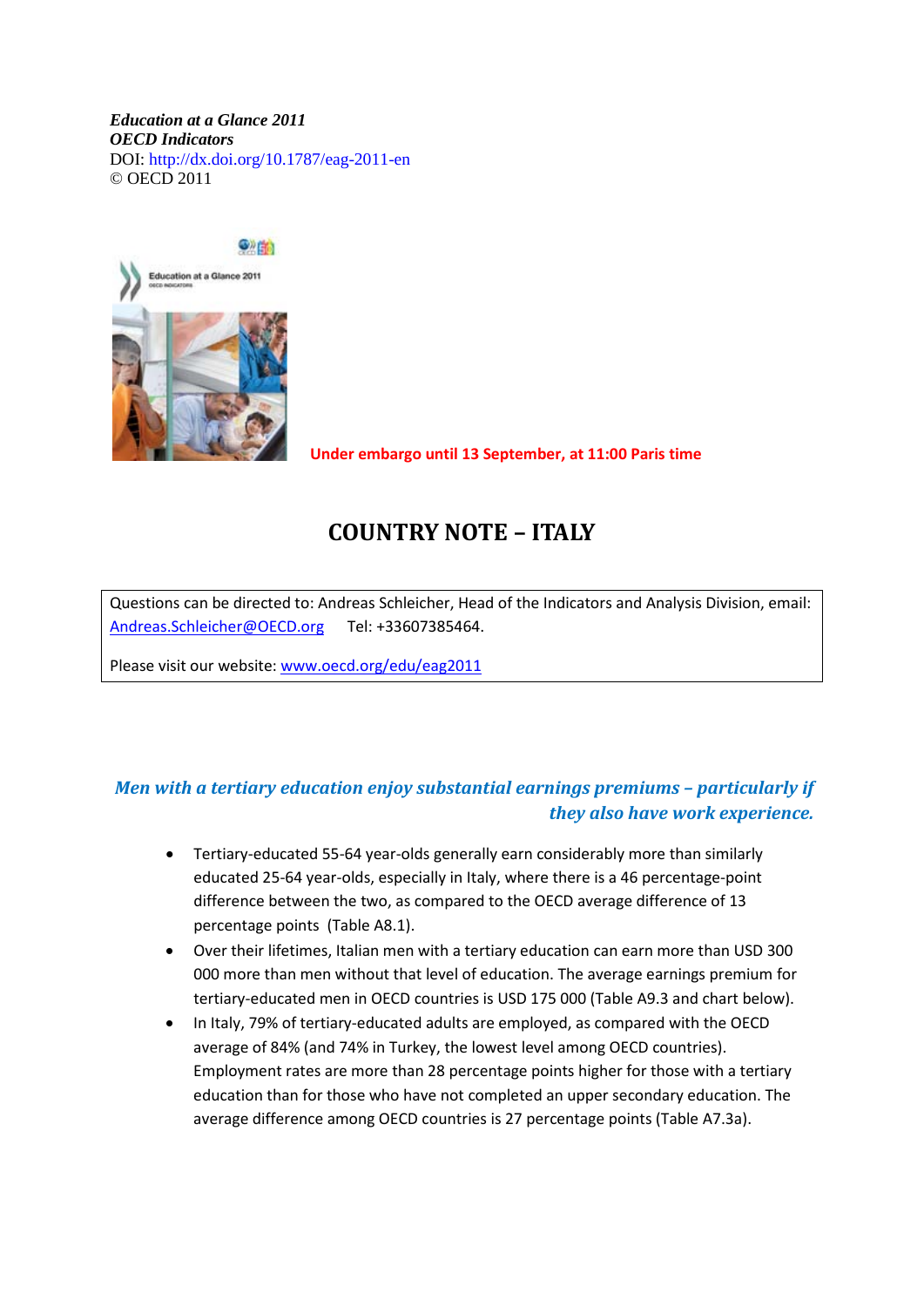|                       | Direct cost                |              | $\Box$ Foregone earnings |                                 |                        |                   |                      |  |
|-----------------------|----------------------------|--------------|--------------------------|---------------------------------|------------------------|-------------------|----------------------|--|
|                       | Gross earnings benefits    |              | Income tax effect        |                                 | Net present value,     |                   |                      |  |
|                       | Social contribution effect |              |                          | $\blacksquare$ Transfers effect |                        | in equivalent USD |                      |  |
|                       | Unemployment effect        |              | $\Box$ Grant effect      |                                 |                        |                   |                      |  |
| Portugal              |                            |              |                          |                                 | 373851                 |                   | Portugal             |  |
| <b>United States</b>  |                            |              |                          |                                 |                        | 323808            | <b>United States</b> |  |
| Italy                 |                            |              |                          |                                 | 311966                 |                   | Italy                |  |
| Korea                 |                            |              |                          |                                 | ■ 300 868              |                   | Korea                |  |
| Ireland               | ш                          |              |                          |                                 | ■ 253 947              |                   | Ireland              |  |
| Czech Republic        |                            |              |                          |                                 | ■ 240 449              |                   | Czech Republic       |  |
| Hungary               |                            |              |                          |                                 | 230 098<br>۰           |                   | Hungary              |  |
| Slovenia              |                            |              |                          |                                 | 1225663                |                   | Slovenia             |  |
| Poland                |                            |              |                          |                                 | 215 125                |                   | Poland               |  |
| <b>United Kingdom</b> | Г                          |              |                          |                                 | 1207653                |                   | United Kingdom       |  |
| Canada                | г                          |              |                          | 175670                          |                        |                   | Canada               |  |
| <b>OECD</b> average   |                            |              |                          | 175067                          |                        |                   | <b>OECD</b> average  |  |
| Austria               |                            |              |                          |                                 | $\blacksquare$ 173 522 |                   | Austria              |  |
| Germany               |                            |              |                          |                                 | ■ 147 769              |                   | Germany              |  |
| France                |                            |              |                          | 144 133                         |                        |                   | France               |  |
| Japan                 |                            |              |                          |                                 | 143 018                |                   | Japan                |  |
| Finland               |                            |              |                          | n                               | 135 515                |                   | Finland              |  |
| Belgium               |                            |              |                          | 115464                          |                        |                   | Belgium              |  |
| Netherlands           | <b>Contract</b>            |              |                          |                                 | $\Box$ 112 928         |                   | Netherlands          |  |
| Australia             |                            |              |                          | 100520                          |                        |                   | Australia            |  |
| Spain                 |                            | <b>H</b>     |                          | 95320                           |                        |                   | Spain                |  |
| Norway                | п.                         |              |                          | ■ 92320                         |                        |                   | Norway               |  |
| New Zealand           |                            |              |                          | 74 457                          |                        |                   | New Zealand          |  |
| Turkey                |                            | <b>HELL</b>  | 64177                    |                                 |                        |                   | Turkey               |  |
| Sweden                |                            | $\mathbf{r}$ |                          | 162481                          |                        |                   | Sweden               |  |
| Denmark               | Œ                          |              |                          | 55946                           |                        |                   | Denmark              |  |

#### Chart A9.3. Components of the private net present value for a man obtaining tertiary education, ISCED 5/6 (2007 or latest available year)

Notes: Australia, Belgium and Turkey refer to 2005; Italy, the Netherlands, Poland, Portugal and the United Kingdom refer to 2006. All other countries refer to 2007.

Cashflows are discounted at a 3% interest rate.

Countries are ranked in descending order of the net present value.

Source: OECD, Table A9.3. See Annex 3 for notes (www.oecd.org/edu/eag2011).

StatLink #19 http://dx.doi.org/10.1787/888932460648

- Employers pay an additional premium not only for better-educated workers but also for labour-market experience. A comparison between labour costs for 25-34 year-old men who recently graduated from tertiary education and those for 45-54 year-old men with a tertiary degree and 20-30 years of experience in the labour market indicates that costs vary substantially among countries. On average across the OECD area, an employer can expect to pay an additional USD 29 000 (approximately 50% more) per year for an experienced tertiary graduate than for a recent graduate. In Italy and Portugal, employers pay 120% or more for an experienced tertiary worker, while in Estonia, new graduates are paid more than their experienced peers (Tables A10.2 and A10.4).
- Workers in Italy invest less than half as much time in non-formal education during their working lives as the OECD average. In Italy, this amounts to 353 hours of non-formal education between the ages of 25 and 64, compared with the OECD average of 988 hours (Table C5.1a).
- In Brazil and Italy, women who have obtained a tertiary degree earn 65% or less of what tertiary-educated men earn (the OECD average is 72%) (Table A8.3a).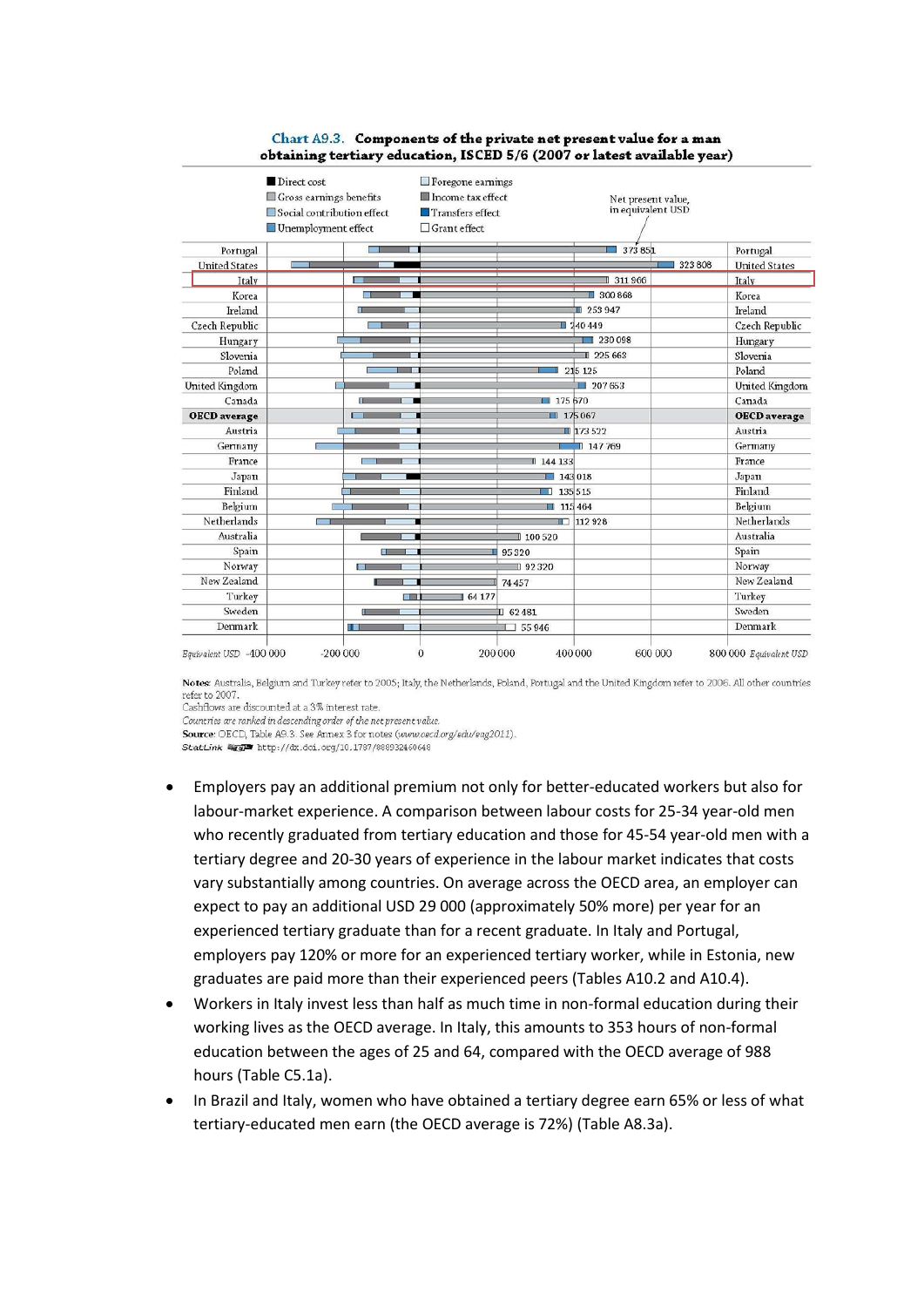#### *In Italy, the proportion of GDP devoted to education is one of the smallest among OECD countries.*

• Italy spent 4.8% of its GDP on education in 2008, 1.3 percentage points lower than the OECD total of 6.1% (ranks 29 of 34) (Table B2.1). In 2008, 8.6% of Italy's total expenditure on educational institutions came from private sources, well below the OECD average of 16.5% (Table B3.1).

#### *Expenditure per student at upper secondary and tertiary levels has increased slightly since 2000.*

- Between 2000 and 2008, expenditure per primary, secondary and post-secondary nontertiary student by educational institutions increased by only 6% in Italy (the OECD average is 34%), the 2nd smallest increase among the 30 countries with available data (Table B1.5).
- Expenditure per student at the tertiary level of education increased by 8 percentage points, compared with the OECD average of 14 percentage points (Table B1.5).
- Unlike elsewhere in the OECD area, expenditure per student by educational institutions does not rise substantially with the level of education: in Italy, expenditure increases from USD 8 200 at the pre-primary level to USD 9 600 at the tertiary level compared to the OECD average increase of from USD 6 200 at the pre-primary level to USD 13 700 at tertiary level.
- On average across OECD countries, salary cost per student at the upper secondary level is USD 3 450 compared to USD 2 998 in Italy (Table B7.3).

#### *While more young people than ever before have a secondary-school diploma, the proportion of young Italians with this level of education is well below the OECD average.*

- Some 70.3% of 25-34 year-olds in Italy attain an upper secondary education, well below the OECD average of 81.5% for that age cohort (ranks 29 of 35). Nevertheless, Italy is one of seven countries where the number of 25-34 year-olds who have an upper secondary or higher education is at least 30 percentage points greater than the number of 55-64 year-olds with similar levels of education. This indicates that access to upper secondary education has expanded considerably over the past 30 years (Table A1.2a).
- Italy has one of the lowest tertiary attainment rates among OECD countries: 20.2% of 25- 34 year-olds in Italy attain this level of education compared to the OECD average of 37.1% for the same age cohort (ranks 34 of 37) (Table A1.3a).
- Graduation rates for both upper secondary and tertiary education (longer, largely theorybased) is below the OECD average (80.8% compared with 82.2% for upper secondary education, and 32.6% compared with 38.6% for tertiary education) (Tables A2.1 and A3.1).

*Italian students enjoy relatively small classes and more instruction time…*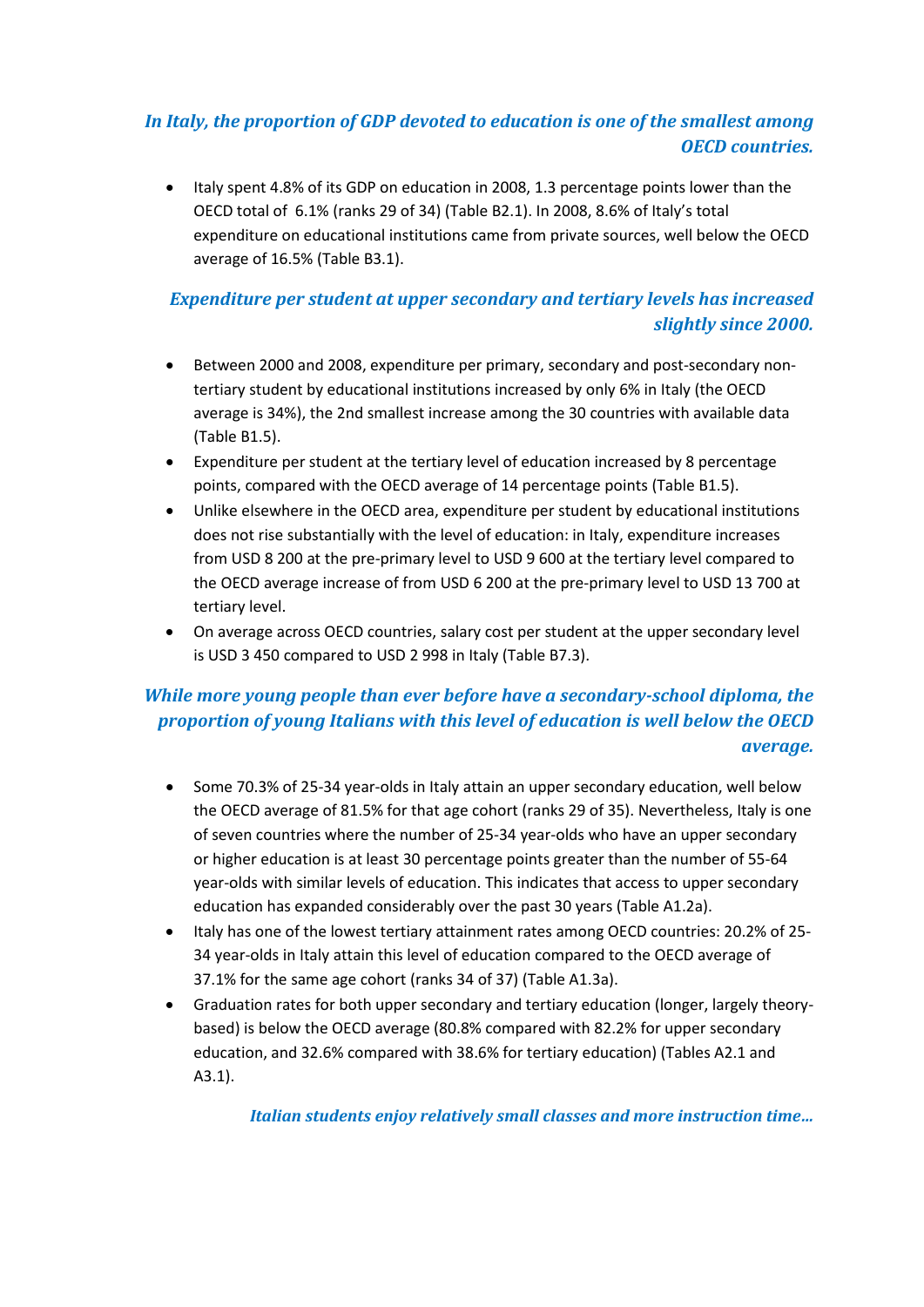- On average in OECD countries, there are 16 students for every teacher in primary schools. The student-teacher ratio ranges from 24 students or more per teacher in Brazil and Mexico, to fewer than 11 in Hungary, Italy, Norway and Poland (Table D2.2).
- While the average instruction time for students between the ages of 7 and 14 in OECD countries is 6 732 hours, formal teaching-time requirements range from 4 715 hours in Poland to 8 316 hours in Italy (Table D1.1).
- Due to heavy instruction time and less teaching time (compared to the OECD average), the salary cost per student is above the OECD average at the primary and lower secondary levels of education. At the upper secondary level, the salary cost per student is below the OECD average because of comparatively lower teachers' salaries.

|                                     |           | <b>Italy</b> | <b>OECD</b> average |
|-------------------------------------|-----------|--------------|---------------------|
|                                     |           |              |                     |
| Instruction time                    |           | 8 316 hours  | 6 732 hours         |
| Ratio of student to teaching staff  | Primary   | 10.7         | 16.0                |
|                                     | Secondary | 11.0         | 13.5                |
|                                     | Tertiary  | 18.3         | 14.9                |
| Teaching time per year, primary, in |           | 757          | 779                 |
| hours                               |           |              |                     |
| Teaching time per year, upper       |           | 619          | 656                 |
| secondary (in hours)                |           |              |                     |

### *…but teachers earn less than other professionals with a tertiary education, and they have a relatively long hike to the top of their salary scale.*

- Lower secondary-school teachers reach the top of the salary scale after 24 years of service, on average among OECD countries, but in Italy, they do so only after 35 years of service (Table D3.1).
- Between 2000 and 2009, teachers' salaries rose by an average of 7%, in real terms, in OECD countries but decreased slightly (-1%) in Italy (Table D3.3).
- Relative salaries for primary, lower secondary and upper secondary teachers are low in Italy, where teachers earn less than the average salary of other workers with a tertiary education. Teachers' salaries are around 40% lower than the salaries of comparably educated workers (Tables D3.2).

## *Italy has developed multiple mechanisms to ensure of performance and market accountability...*

- Italy has a long history of using national examinations at the lower and upper secondary levels. They are compulsory for all schools, both public and private, and no student is exempt from taking them (Tables D5.1a,b,c).
- National assessments, used to provide formative feedback to improve instruction, were implemented only recently in Italy (in 2008 at the primary and lower secondary levels). The results from national assessments are directly shared with school administrators and education authorities, but not with teachers, parents, students or the media. Among